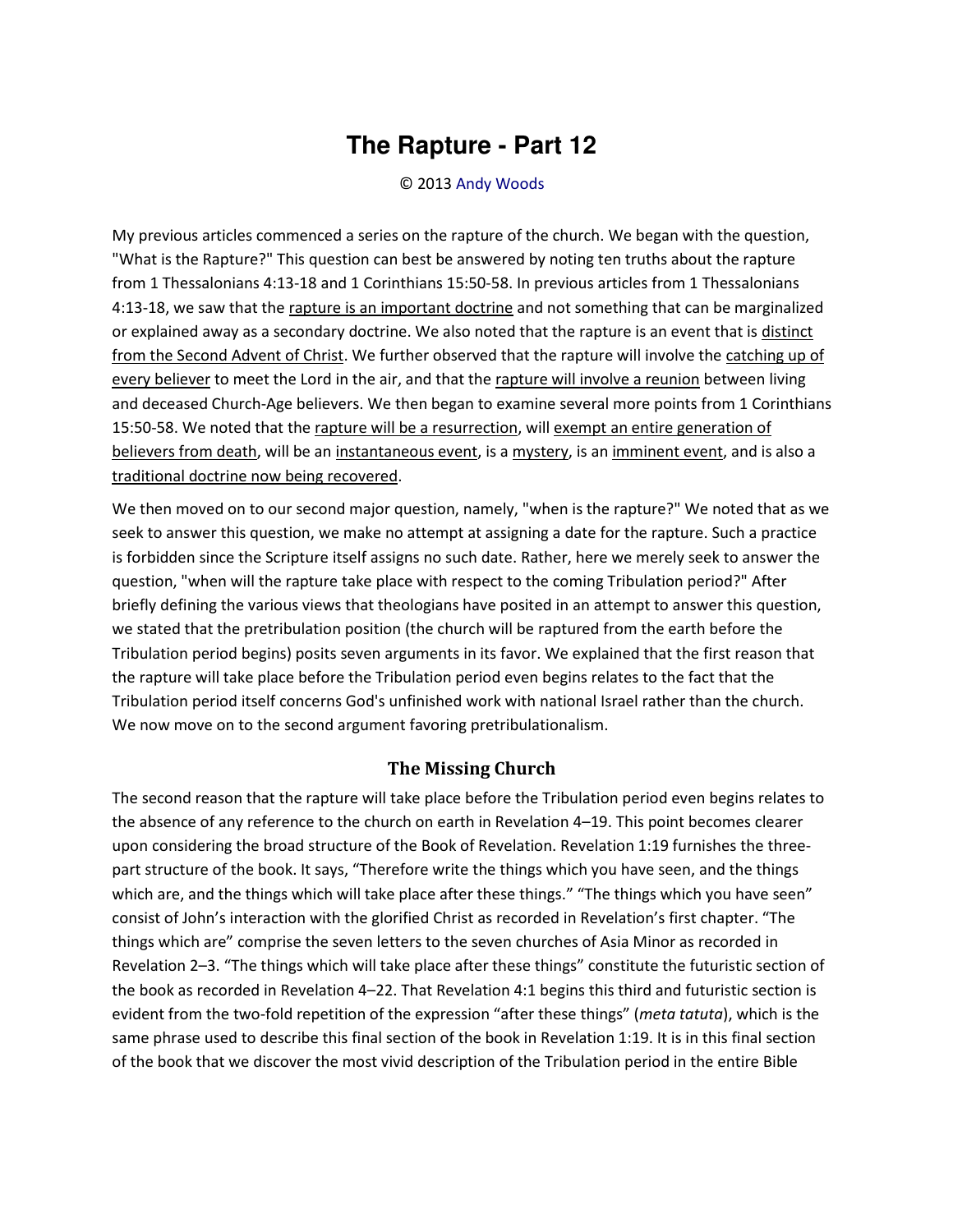(Rev. 4–19). Yet, this section contains no single clear reference to the church on the earth during this time period. While the Greek word ekklesia translated "church" is found 19 times in Revelation 1-3 comprising the first two sections of the book, the word is not found a single time in the book's futuristic section (Rev. 4-22). In fact, the only time in this section that ekklesia is used is when John signs off in the benediction reminding his readers of Christ's exhortation to preach these prophetic truths in the churches (Rev. 22:16). Other than this scant reference to the church, the word "church" is totally absent from the book's futuristic section. We might inquire as to why? The obvious answer lies in the fact that the church will not be on the earth during this horrific time period having already been raptured to heaven before the Tribulation even begins.

Moreover, in the book's second section, the following exhortation occurs seven times: "To him who has an ear let him hear what the Spirit says to the churches" (Rev. 2:7, 11, 17, 29; 3:6, 13, 22). It is worth pointing out that the nearly identical expression occurs in Revelation 13:9, which is given to encourage those experiencing persecution from the Beast during the Tribulation period. This verse says, "if anyone has an ear, let him hear." Notice that the familiar expression "what the Spirit says to the churches" is omitted from Revelation 13:9 despite the fact that it is attached to the same expression seven times in Revelation 2-3. We might ask why "What the Spirit says to the churches" is left off in Revelation 13:9 despite its seven-fold prominence in Revelation 2-3? Once again, the answer lies in the fact that the church will not be on the earth during this seven-year time period having already been raptured to heaven before the Tribulation even begins.

Not only is the word "church" (ekklesia) absent from the section of John's Apocalypse directly pertaining to the Tribulation period, but the concept of the church is missing as well. Paul routinely described the church, or the body of Christ, as consisting of all people from all nations on equal footing as joint heirs in one new man or spiritual organism. According to Galatians 3:28, in the Church Age, "There is neither Jew nor Greek, there is neither slave nor free man, there is neither male nor female; for you are all one in Christ Jesus." Ephesians 2:14 similarly explains, "For He Himself is our peace, who made both groups into one and broke down the barrier of the dividing wall." Thus, national barriers or boundaries no longer positionally divide believers from one another in the Church Age. Today, the preeminent servant of God is no longer national, ethnic Israel but rather the church, or the body of Christ, consisting of believers in Jesus from all nations.

Yet, the Book of Revelation, chapters 4-22 describes a period of time when national barriers will once again be erected as God will again use national Israel as His special instrument to bless the world. Prominently among them will be the 144,000 Jews from the 12 tribes of Israel (Rev. 7:1-8) who will evangelize the world (Rev. 7:9-16). Similarly, during the future Tribulation period, He will appoint two Jewish witnesses, most likely Moses and Elijah (Rev. 11:3-14). Moreover, despite the fact that the church is the object of Satanic opposition in the present age (Eph. 6:10-20), during the coming Tribulation, Satan will relentlessly attack national Israel (Rev. 12:1, 13; Gen. 37:9-10). Thus, not only is the word "church" absent from Revelation's depiction of the future Tribulation, but the Pauline concept of the church as a body with no national barriers is also absent from this horrific time period. Unlike today, the singular national entity Israel will be the object of not only divine blessing but also